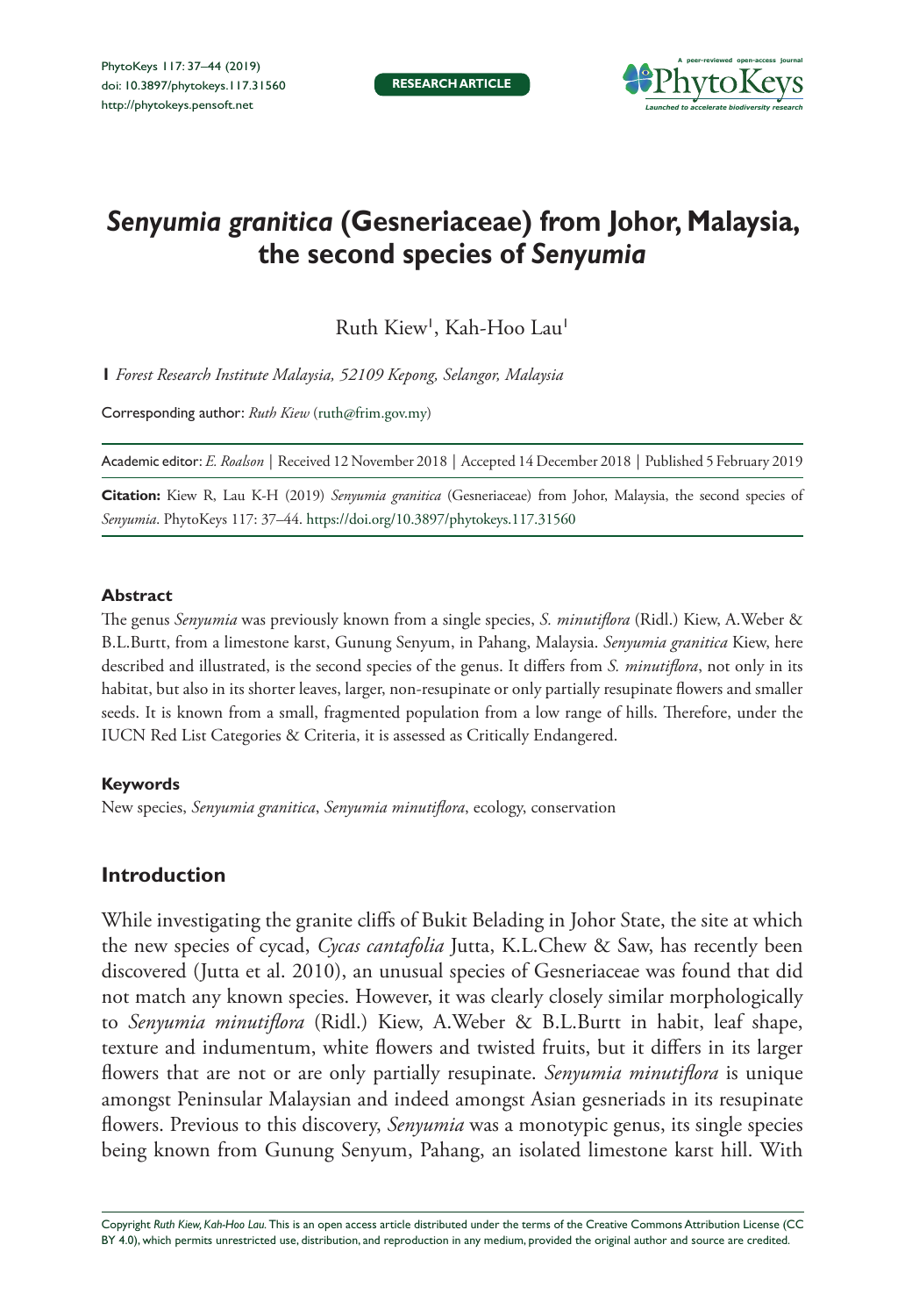the discovery of this new species, the resupinate flower can no longer be considered a diagnostic character for the genus.

Morphologically, the genus *Senyumia* Kiew, A.Weber & B.L.Burtt most resembles another Malaysian monotypic genus, *Spelaeanthus* Kiew, A.Weber & B.L.Burtt, that is restricted to karst limestone (Kiew et al. 1998). They share thin, pale green leaves with a toothed margin, small, white flowers and short (less than 10 mm long), twisted capsules. Molecular analysis also places *Senyumia* in a well-supported subclade together with *Spelaeanthus* and the Australian species of *Boea* Lam. (Puglisi et al. 2016). *Senyumia* is distinct from *Spelaeanthus* in its larger leaves, corolla that has a very short, straightsided, slightly dilating tube and the lobes that are in the upper position being strongly reflexed, the anthers are large and project beyond the corolla tube and the capsule that is distinctly twisted. In contrast, *Spelaeanthus* (represented by a single species, *S. chinii* Kiew, A.Weber & B.L.Burtt), has smaller leaves, a corolla with a longer, broadly inflated tube, the upper lobes are not reflexed, the stamens are included within the corolla tube and the capsule is scarcely twisted. On-going molecular work confirms that this new taxon from Johor belongs to *Senyumia* and is distinct from *Senyumia minutiflora* (C. Puglisi, pers. comm.).

The absence of a nectary and the short corolla tube with large protruding anthers are characters of a pollen flower (Weber 2004). Ong Poh-Teck, Forest Research Institute Malaysia, observed the stingless bee, *Trigona laeviceps* Smith, visiting flowers of *Senyumia minutiflora* and collecting pollen (Fig. 1J). Weber (2004) suggested that extremely small flowers and the production of plentiful capsules and seeds in the wild, as is the case in *Senyumia minutiflora*, may be indicative of autogamy. However, in the Herbarium Nursery at the Forest Research Institute Malaysia, plants grown in an enclosure where insects were excluded, regularly flowered but did not produce fruits (P.T. Ong, pers. comm.) but neither did those flowers visited by the trigona bees that were grown outside the enclosure, suggesting that the trigona bees were pollen thieves rather than pollinators. The role of the resupinate position in *S. minutiflora* is not understood but the three larger basal lobes raised above the flower may serve to make the minute flower more conspicuous to the pollinator (Fig. 1F). The resupinate position does not appear to play a role in access to the flower by the pollinator because the fine pedicel does not support the weight of an insect like trigona. The flower is in a hanging position as the insect removes the pollen (Fig. 1J). However, the great difference in corolla size between the two species suggests that different pollinators are probably involved and the degrees of resupination may be an adaptation to these different pollinators.

## **Methods**

Materials used for the description of the new species are based on living collections grown in the Herbarium Nursery at the Forest Research Institute Malaysia. However, measurements were made on dried herbarium specimens. Characters of the new species were compared with those of herbarium specimens of similar species in BM,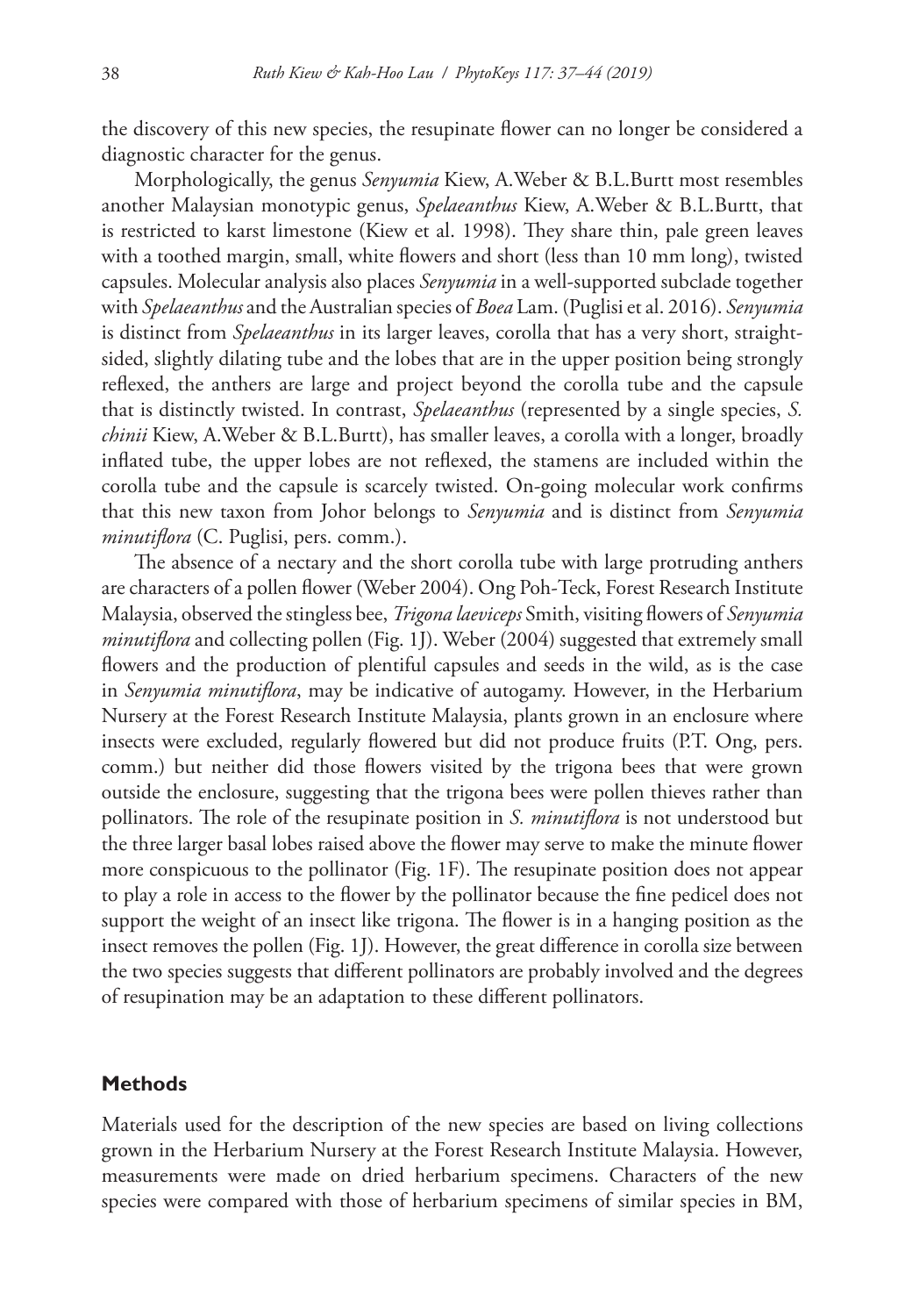E, K, KEP, KLU, SING and UKMB (herbarium codes from *Index Herbariorum* at [http://sweetgum.nybg.org/ih\)](http://sweetgum.nybg.org/ih) and living specimens of the new species, *Senyumia minutiflora* and *Spelaeanthus chinii*. The conservation status of the new species is assessed by the Malaysian regional evaluator, LSL Chua, Forest Research Institute Malaysia, using the standard IUCN Categories and Criteria (IUCN 2012).

#### **Taxonomy**

#### *Senyumia* **Kiew, A. Weber & B.L. Burtt.**

*Senyumia* Kiew, A. Weber & B.L. Burtt. Beitr. Biol. Pflanzen 70 (1998 [1997]) 400; Weber, Fam. & Gen. Vasc. Pl. 7 (2004) 148.

#### **Type species.** *Senyumia minutiflora* (Ridl.) Kiew, A. Weber & B.L. Burtt.

**Revised generic description.** Short herb. **Stem** wiry, woody, to 20 cm long, 4–5 mm diameter, with a terminal rosette of many leaves. Indumentum pilose, of dense, long uniseriate hairs, intermingled with glandular hairs that make the lamina sticky to touch. **Leaves** opposite; petiole long, slender; lamina very thin, membranous, soft, pale green, broadly lanceolate to elliptic,  $4-15 \times 4-7.5$  cm, margin toothed, teeth blunt, base not cordate, often unequal; veins 6–8 pairs. Inflorescences axillary, pair-flowered dichasial cymes, 9–17 cm long; pedicels very fine, 9–11 mm long. **Flowers** small; calyx divided to base into five narrowly lanceolate lobes, 1.5–2 mm long,; corolla white, sometimes tinged pink, tube very short, straight-sided, slightly dilating, 1.2–3 mm long, limb bilabiate, lobes in upper position densely studded with short glandular hairs internally, in non- or partially resupinate flowers, two lobes of the upper lip are strongly reflexed, in resupinate flowers, the lower three lobes held in the upper position are strongly reflexed; stamens 2, anthers large, 1.5–2 mm long, ellipsoid, cohering, yellow, exserted; nectary absent; ovary small, 2–3 mm long, ovoid; style 2–5 mm long, protruding; stigma punctiform. **Capsules** orthocarpic, 4–10 mm long, glabrous, strongly twisted, opening on the dorsal and ventral sides, valves becoming spiral after dehiscence. **Seeds** numerous, minute,  $104-117 \times 29-31$  µm or  $350 \times 210$  µm.

**Distribution.** Two species, both endemic in Peninsular Malaysia.

**Ecology.** Lithophytic, growing in cracks and crevices in light shade either on quartz derived from granite or on limestone rocks.

*Senyumia granitica* **Kiew, sp. nov.** [urn:lsid:ipni.org:names:60478018-2](http://ipni.org/urn:lsid:ipni.org:names:60478018-2) Figure 1

**Diagnosis.** This new taxon resembles *Senyumia minutiflora* in its wiry, woody stem; tufted leaves with an elliptic lamina with a non-cordate base; small, white flowers and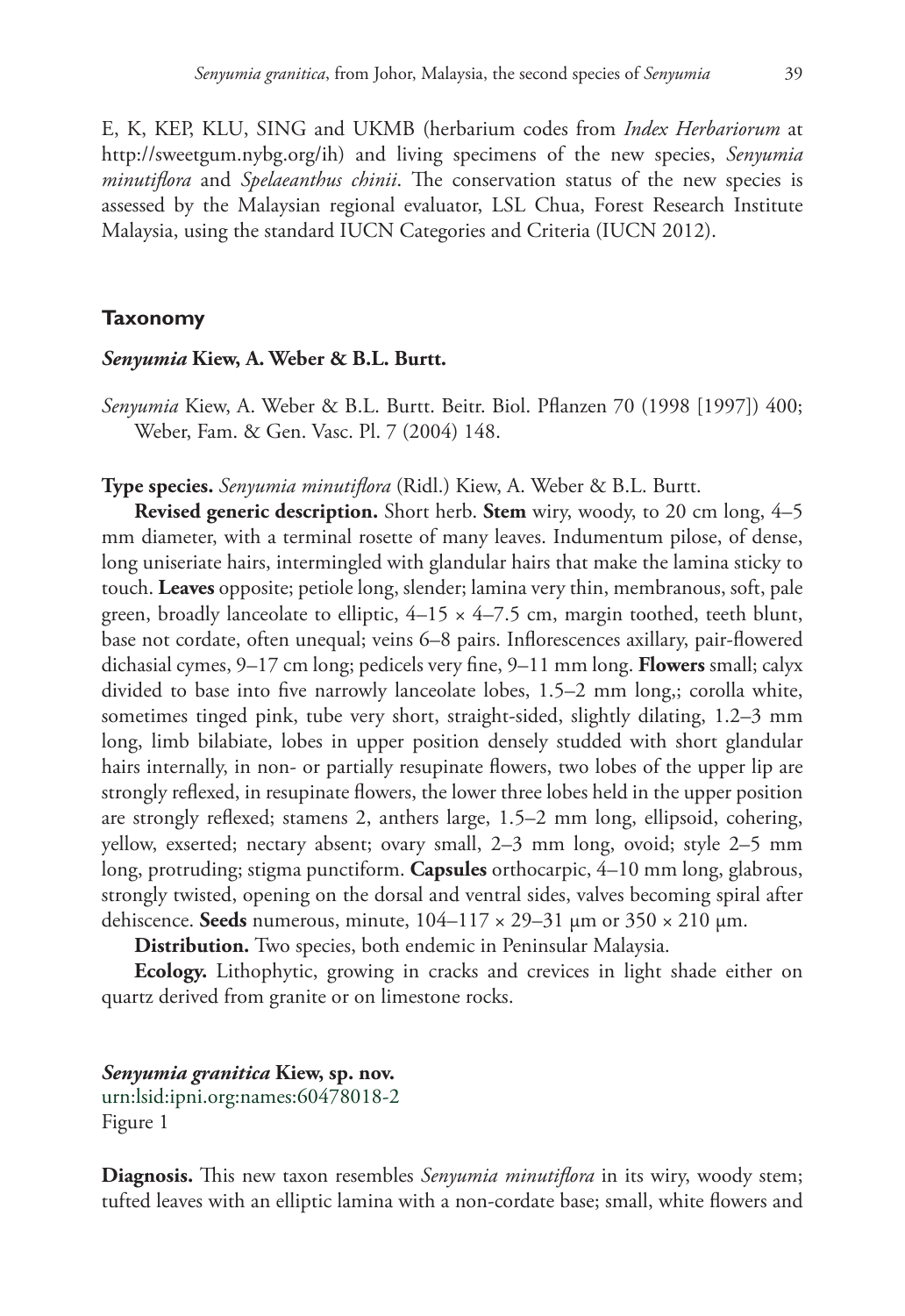

**Figure 1.** *Senyumia granitica* Kiew, sp. nov. **A** habit **B** Inflorescence showing partially resupinate flower **C** front view of a flower from Bukit Tukau population **D** front view of a flower from Bukit Reban Kambing population **E** side view of **D**; *Senyumia minutiflora* (Ridl.) Kiew et al. **F** resupinate flower **G** side view of flower (upside down for comparison with **E**) **H** fruit of *S. granitica* **J** *Trigona laeviceps* on *S. minutiflora,* note full pollen baskets. (photographs by PT Ong).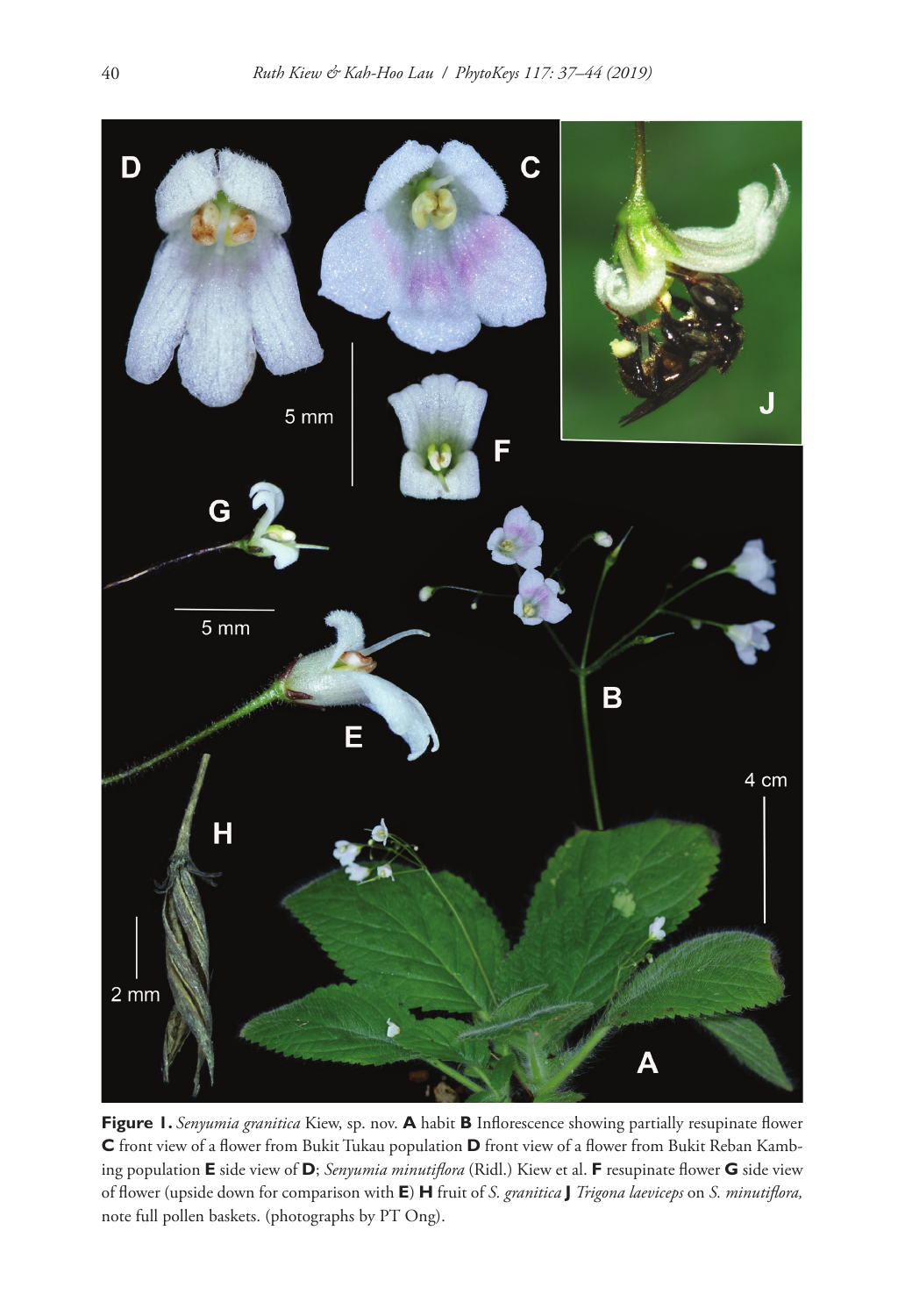orthocarpic, strongly twisted capsule. However, the new species differs from *Senyumia minutiflora* in its shorter leaves that are less than 1.5 times longer than wide, flowers that are not resupinate or are partially resupinate, have a longer corolla tube and lobes of the lower lip that are flat and not reflexed and the much smaller seeds (Table 1).

**Type.** Peninsular Malaysia. Johor, Ledang District, Bukit Tukau, 10 Dec 2009, *Lau KH et al. FRI 68518* (holotype KEP!; iso.: K!, L!).

**Description.** Perennial herb. Stem wiry, woody, ca. 4–12 cm tall, erect, 3.5–5 mm diameter. Indumentum densely woolly with long soft uniseriate, whitish hairs, dense on petiole, on lamina on upper surface and veins on lower surface, ca. 2 mm long interspersed with glandular hairs, lamina sticky to touch. **Leaves** opposite pairs spaced up to 6.5–8 cm apart; petiole fleshy, densely hairy, hairs 2–6 mm long, pale green, ca. 2 cm long in upper leaves, lengthening in lower leaves to 10.5 cm long; lamina broadly lanceolate to ovate,  $4-6(-10) \times (3-77-7.5)$  cm, in life soft, light green above with long hairs ca. 2 mm long interspersed with glandular hairs, making the lamina sticky to touch, whitish-green beneath, base rounded, slightly to strongly unequal, apex acute, margin deeply crenate or serrate, teeth ca.  $3 \times 4$  mm, to rounded to acute, tipped by a hair; lateral veins 6–8 pairs, deeply impressed above, prominent beneath and covered in long hairs ca. 2 mm long interspersed with glandular hairs, intercostal veins scalariform, ascending. **Inflorescences** 5–12(–17) cm long, with wispy long glandular hairs, a pair-flowered dichasium three times branched with 6–10 to many flowers; peduncle 3–9 cm, lateral branches short 1–2 cm long; pedicels erect, very fine, 8–13 mm long. **Flowers** not resupinate or partially resupinate; sepals pale green, divided almost to base, narrowly lanceolate, ca.  $2 \times 0.75$  mm, densely glandular hairy, hairs ca. 0.5 mm long; corolla pure white, scintillating, sometimes tinged pink, ca. 7-13 mm long, outside with minute glandular hairs, tube short, not pouched,  $2-3 \times 2.5-4$ mm, upper lip 2-lobed, 2–4 × 2.5 mm, erect, margin strongly reflexed, inner surface densely studded with short glandular hairs; lower lip glabrous, flat (not recurved) with 3 more-or-less isomorphic lobes, either lip more-or-less longer than broad,  $5-9 \times 6-7$ mm with oblong lobes (Bukit Reban Kambing population, Fig. 1D, E) or broader than long,  $4-7 \times 6.5-8$  mm and lobes rounded (Bukit Tukau population, Fig. 1B, C); stamens 2, filaments white, sinuous, 2–3 mm long; anthers large, pale yellow, 1.5–2 × 0.5 mm, cohering, protruding ca. 1.5 mm beyond the corolla tube; nectary absent; ovary pale green, glabrous,  $2-3 \times 1$  mm; style white  $2-5$  mm, projecting beyond the corolla tube; stigma punctiform. Infructescence curling and positioned below the leaves. **Capsules** strongly twisted, 4–7.5(–10) mm long, ca. 1.5 mm diameter. **Seeds** numerous, minute,  $80-117 \times 29-31$  µm.

**Distribution.** Peninsular Malaysia, Johor, Ledang District, endemic on Bukit Reban Kambing and Bukit Tukau, on an isolated low range of granite hills from 200–500 m elevation, west of the southern tip of Gunung Ledang (formerly known as Mt Ophir).

**Etymology.** From its habitat, it grows in cracks in quartz rocks derived from the granite bedrock, in contrast to *Senyumia minutiflora* that is restricted to growing on limestone rocks.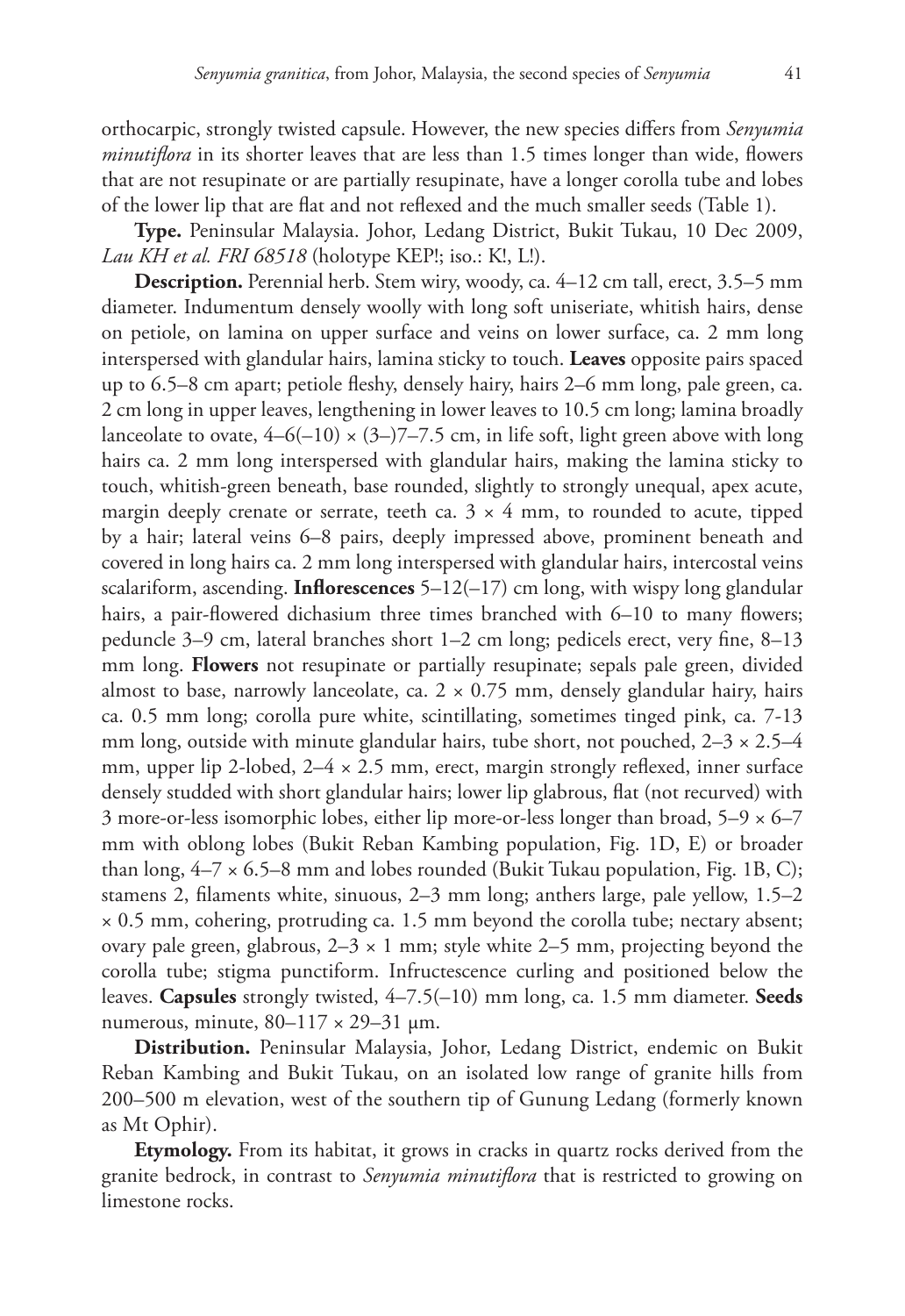| <b>Character state</b>          | S. granitica                 | S. minutiflora        |
|---------------------------------|------------------------------|-----------------------|
| Leaf lamina size (cm)           | $4-6(-10) \times (3-77-7.5)$ | $9 - 13 \times 4 - 7$ |
| Ratio leaf lamina width: length | $0.9 - 1.3$                  | $1.9 - 2.2$           |
| Flower position                 | partially or not resupinate  | resupinate            |
| Dimensions of corolla tube (mm) | $2 - 3 \times 2.5 - 4$       | $1.2 \times 1$        |
| Length of lower lip (mm)        | $4 - 9$                      | $2.5 - 3$             |
| Position of lobes of lower lip  | flat (not recurved)          | strongly reflexed     |
| Length of filaments (mm)        | $2 - 3$                      | 1.5                   |
| Length of anthers (mm)          | $1.5 - 2$                    | 1.5                   |
| Capsule length (mm)             | $4 - 7.5(-10)$               | $4 - 6$               |
| Seed dimensions $(\mu m)$       | $80 - 117 \times 29 - 31$    | $350 \times 210$      |

**Table 1.** Characters that distinguish *Senyumia granitica* from *S. minutiflora*.

**Conservation status.** Critically Endangered B2a,biii. The total population probably amounts to less than 250 fertile individuals and is vulnerable because of its small and fragmented population. It is severely threatened by habitat disturbance and degradation. The forested ridge lies outside the network of Totally Protected Areas and is surrounded by oil palm plantations. The Bukit Tukau area has been logged and is currently the site of an active quarry. The area is being considered as an extension to the Gunung Ledang State Park to protect the Critically Endangered *Cycas cantafolia*.

**Ecology.** In hill dipterocarp forest on ridges at 320–505 m elevation, below the tree canopy in light shade, on low cliff faces or vertical rocky outcrops of sedimentary rocks with quartzite inter-bedded with slate that has eroded to leave horizontal cracks where this species grows. It is a rare species known only from about four small populations, each with a few to about 60 fertile plants. From the many seedlings, it is apparently regenerating freely from seed. Plants with flowers and fruits were collected in July and December but in March and October only fruiting plants with abundant fruit were found. In March 2016 after a drought, its leaves were completely wilted and dried. It is not known if these plants can recover or whether the population will regenerate from seed. The woody stem shows that they are perennial plants.

**Notes.** There is some variation between populations. The populations on Bukit Reban Kambing have flowers that are never resupinate, are pure white and are slightly larger, the lower lip measuring  $5-9 \times 6-7$  mm (Fig. 1D, E) compared with flowers from the Bukit Tukau population that, in some flowers, are partially resupinate (Fig. 1B), the lower lip is proportionally broader, measuring  $4-7 \times 6.5-8$  mm and, in some individuals, the corolla is tinged pale pink (Fig. 1C). Otherwise, they are the same in calyx, corolla tube, stamen and carpel characters. It is tempting to suggest that these two forms should be given taxonomic recognition. However, very few flowers from the Bukit Tukau population were available to study variation in this population. Indeed, further investigation of the two populations may result in the recognition of two separate taxa, perhaps at an infraspecific rank.

**Other specimens examined.** Peninsular Malaysia. Johor: Ledang District, Bukit Tukau (2°20.04'N, 102°32.3'E), 30 Oct 2009, *Lau et al. FRI 68516* (KEP!, SING!);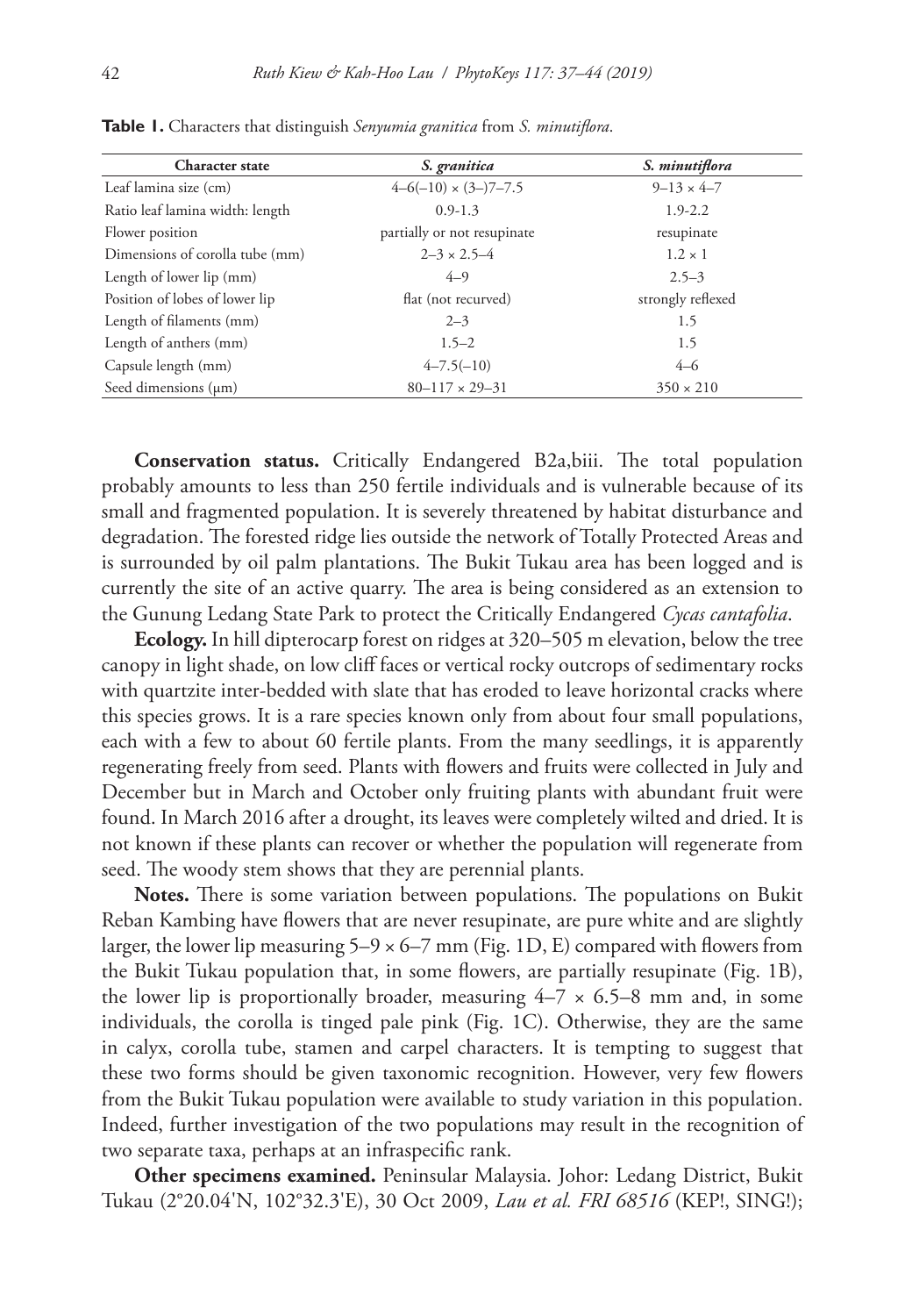

**Figure 2.** Distribution of *Senyumia granitica* (●) and *S. minutiflora* (▲).

ibidem, 27 July 2010, *Lau et al. FRI 68524* (KEP!); Ledang District, Bukit Reban Kambing (2°20.04'N 102°32.46'E), 8 March 2016, *Fakrul et al. FRI 85653* (KEP!); ibidem, 10 March 2016, *Fakrul et al. FRI 85672* (KEP!).

## **Acknowledgements**

We are grateful to the Ministry of Science, Technology and Innovation, Malaysia (MOSTI) who funded this research under the 'Flora of Peninsular Malaysia project' (01-04-01-000 Khas) and 'Documentation & Inventory Flora of Malaysia project' based at Forest Research Institute Malaysia; to the curators of the BM, E, K, KEP, KLU, SING and UKMB herbaria for permission to examine specimens in their care; a special thank-you to PT Ong and Joanne PC Tan for their dedicated care in